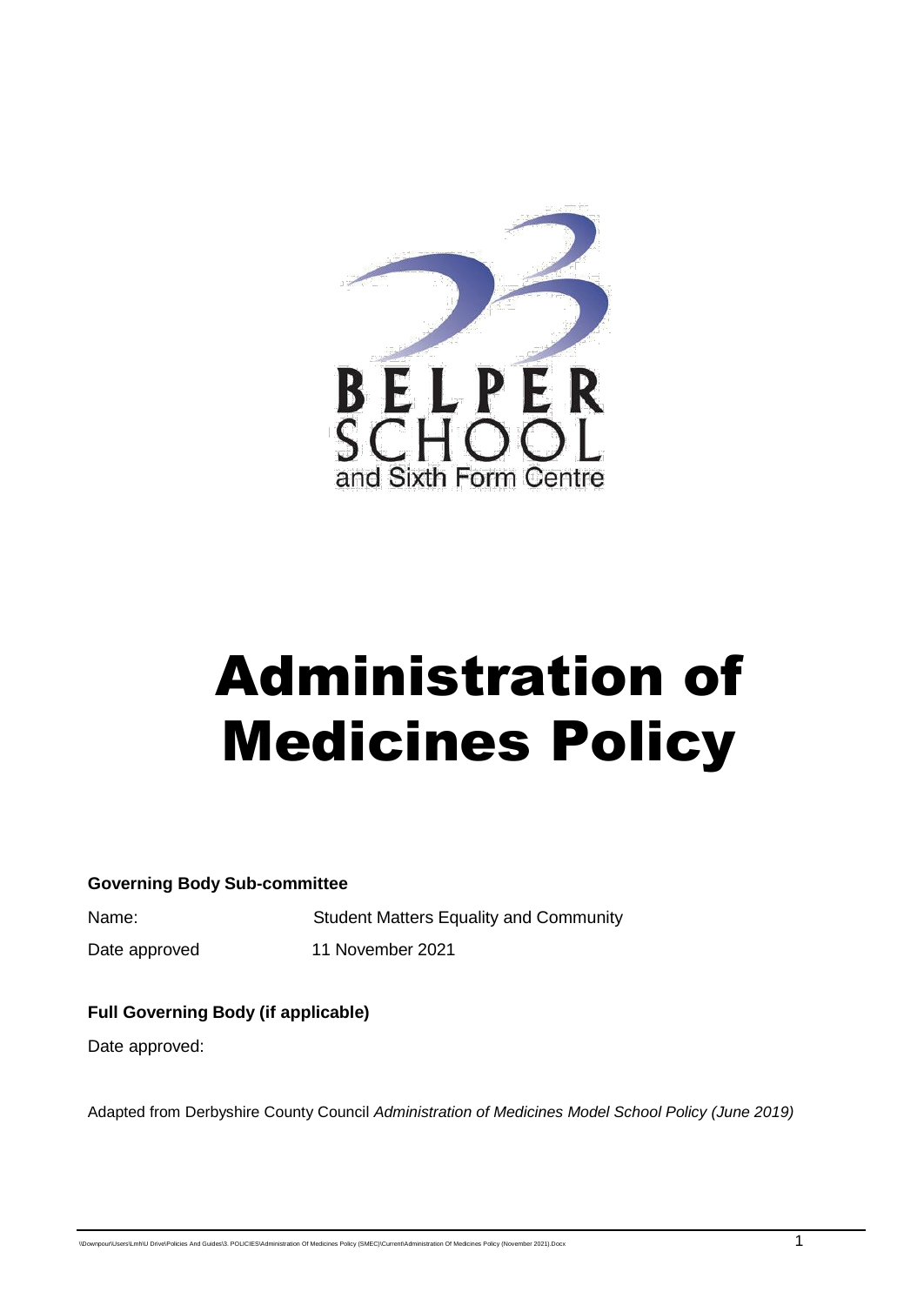# **Administration of Medicines**

## **Policy Statement**

It is the policy of Belper School and Sixth Form Centre that we *will* securely store administer/support/supervise the taking of medication in situations where medicines are required. This applies to both prescription and non-prescription medicines where taking these is essential during school time to allow a student to attend school.

It should however, be noted that where a pupil is not well enough to attend school they should not do so and not be sent in with medicine.

The school understand that administering medicines is a purely voluntary activity with the exception of staff where this is written into their job description and will not force, pressure or expect staff to undertake this activity.

The school will only accept medicines in their original container accompanied by a fully completed parental consent form. It is a parent/carers responsibly to supply the medicines in date and to collect and dispose of any unused medicines.

This policy is to be utilised in conjunction with the Local Authority's guidance "The Administration of medicines and associated complex health procedures for Children's Services in Derbyshire".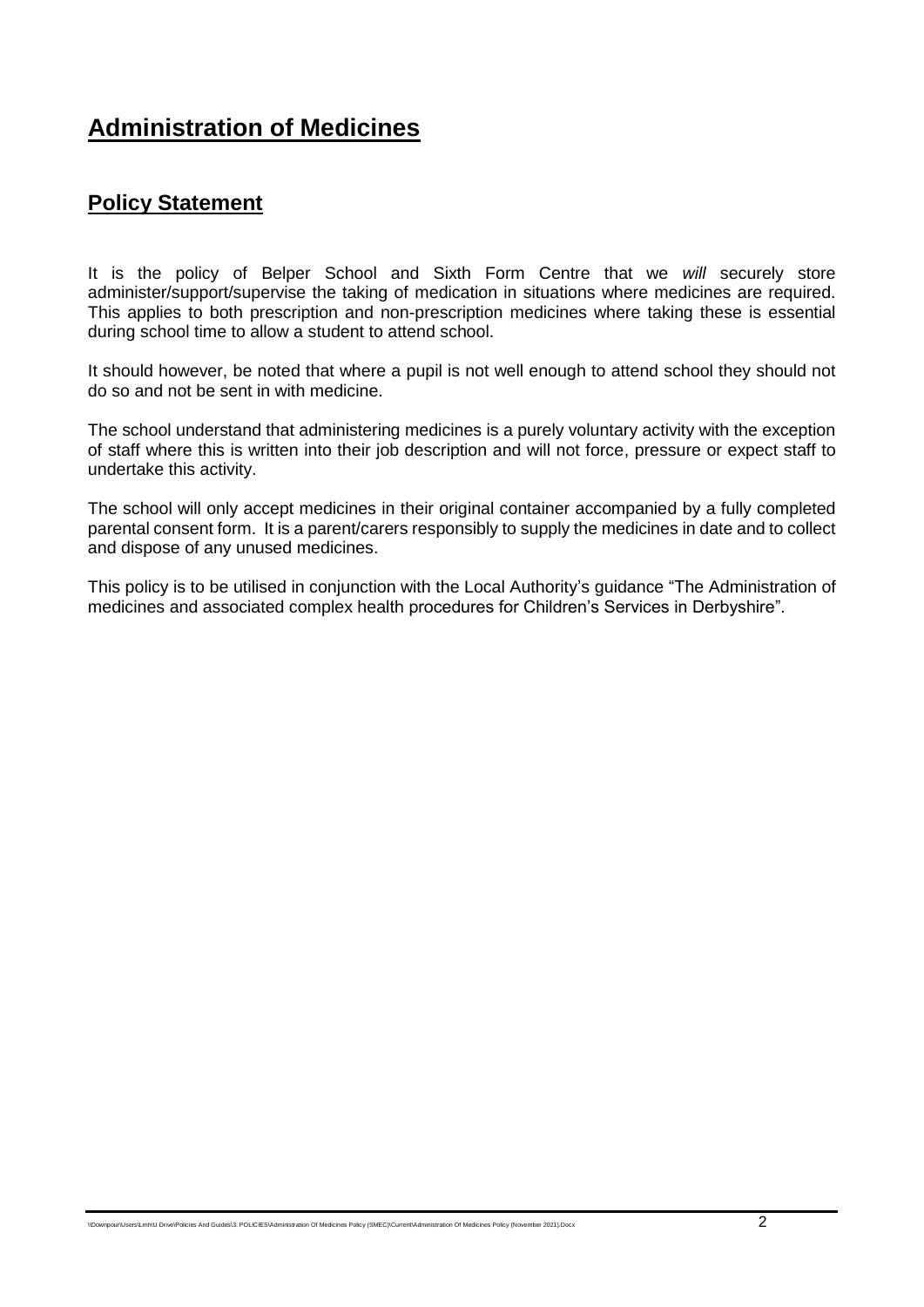## **Roles and Responsibilities**

#### **Governing Body**

- 1) To review this policy periodically to ensure it is still relevant and up to date
- 2) To support the Headteacher and staff in delivering this policy and to make any necessary resources available to enable them to do so.
- 3) To ensure that the key elements relating to parents/carers responsibilities are published and communicated to parents/carers is a suitable manner e.g. schools prospectus, schools website, newsletters.
- 4) To ensure suitable facilities for the administration of medicines are provided

#### **Headteacher**

- 1) To be responsible for the day to day implementation of this policy in school
- 2) To ensure any staff who volunteer to administer medicines are competent and fully familiar with their responsibilities
- 3) To ensure staff volunteering to administer medicines receive suitable training where necessary and that this is kept up to date.
- 4) To monitor the administration of medicines and the recording of this are in line with this policy
- 5) To report to the Governing Body any issues that arise out of the implementation of this policy
- 6) To ensure the policy is applied equitably and fully throughout the school.
- 7) To ensure any disputes regarding the application of this policy are resolved
- 8) To ensure where staff support is required medicines are only administered where permission on the appropriate form has been obtained

#### **Staff Volunteering to Administer Medication**

- 1) To ensure they are competent (and where necessary trained) and confident to undertake the administration of the medicine
- 2) To fully check before administering any medication that it is the correct medication for the correct pupil and is being administered in line with the instructions on the label and the parental consent form.
- 3) To record all medicines administered on the correct recording form.
- 4) To immediately bring to the attention of the Headteacher any mistakes made in the administration of any medicine.
- 5) To ensure any training undertaken is refreshed as necessary
- 6) To ensure confidence (knowledge of) the immediate line management structure.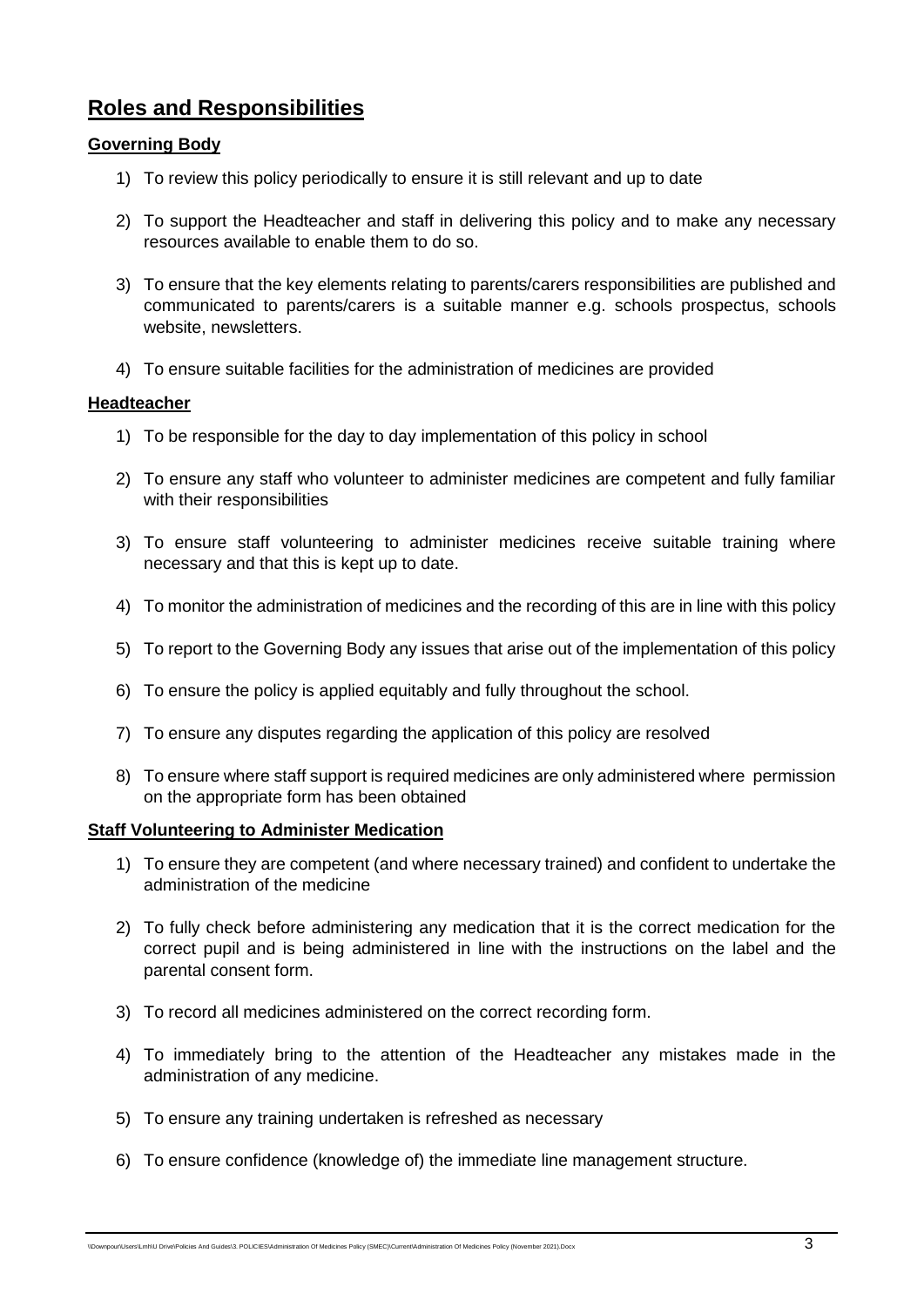## **Arrangements for Administering Medication at Belper School and Sixth Form Centre**

#### **Receipt of Medication**

No medicines (prescribed or non-prescription) will be allowed into school unless accompanied by a fully completed Parental Consent for School to Administer Medicine form completed by a parent or carer (a copy of which is located at Appendix 1).

(NB for secondary schools this form can be completed by the student if they have been deemed to have capacity to make decisions about their own health care, it is however considered exceptional for children under the age of 14 to be deemed competent).

The form and the medicines should be brought to the school office and handed over to the Medical Welfare Assistant (or member of the School Office team in their absence).

Medicines will only be accepted in their original container with the dispensing label clearly stating as a minimum the name of the young person, the name of the dispensing pharmacy, date of dispensing, name of medicine, expiry date, amount of medicine dispensed and strength , the dose and how often to take it and if necessary any cautions or warning messages. Non-prescription medicines should be in their original bottle/containers clearly labelled with the young person's name.

Ideally only enough medicines for the day are to be supplied as this will avoid confusion or the chance of too much medicine being given. However, where a pupil is on a long term course of medication the school will, by arrangement with parents/carers agree to store sufficient medicine to avoid unnecessary toing and froing of medicines on the understanding that these will be in date for the duration agreed supplied as per the previous statement and parents/carers accept they are responsible for collecting and disposing of any excess medicines or medicines which are out of date.

The Medical Welfare Assistant (or member of the School Office Team in their absence) will ensure that they check the information on the prescription label matches the information on the parental consent form. As prescription labels may have vague directions for administration such as "as directed" or "as before", unless there are clear directions on the parental consent form the medicine will be rejected and won't be stored or administered in the school until there are clear directions.

Any medicines not provided in the original containers, appropriately labelled and with a fully completed parental consent form will not be administered. In the event that the school decides not to administer the medicine the parents/carers will be informed immediately so they can make alternative arrangements for the medicine to be administered.

Staff and parents/carers should check and agree the quantity of medicine provided and this should be recorded on the Parental Consent for School to Administer Medicine form and signed by both the staff member and parent/carer.

The school will ensure parents/carers are made aware of the above requirements at the start of each year and are reminded of them periodically via parent/carer newsletters.

The school, on receipt of the medication and completed Parental Consent for School to Administer Medicine form, will ensure an Administration of Medicine record sheet (Appendix 2) is completed for the student and medication. A copy of the completed Parental Consent for School to Administer medicine form will be stored with the medication and Administration of Medicine record sheet.

#### **Storage of Medication**

All medicines should be brought to a Medical Welfare Assistant (or member of the School Office team in their absence).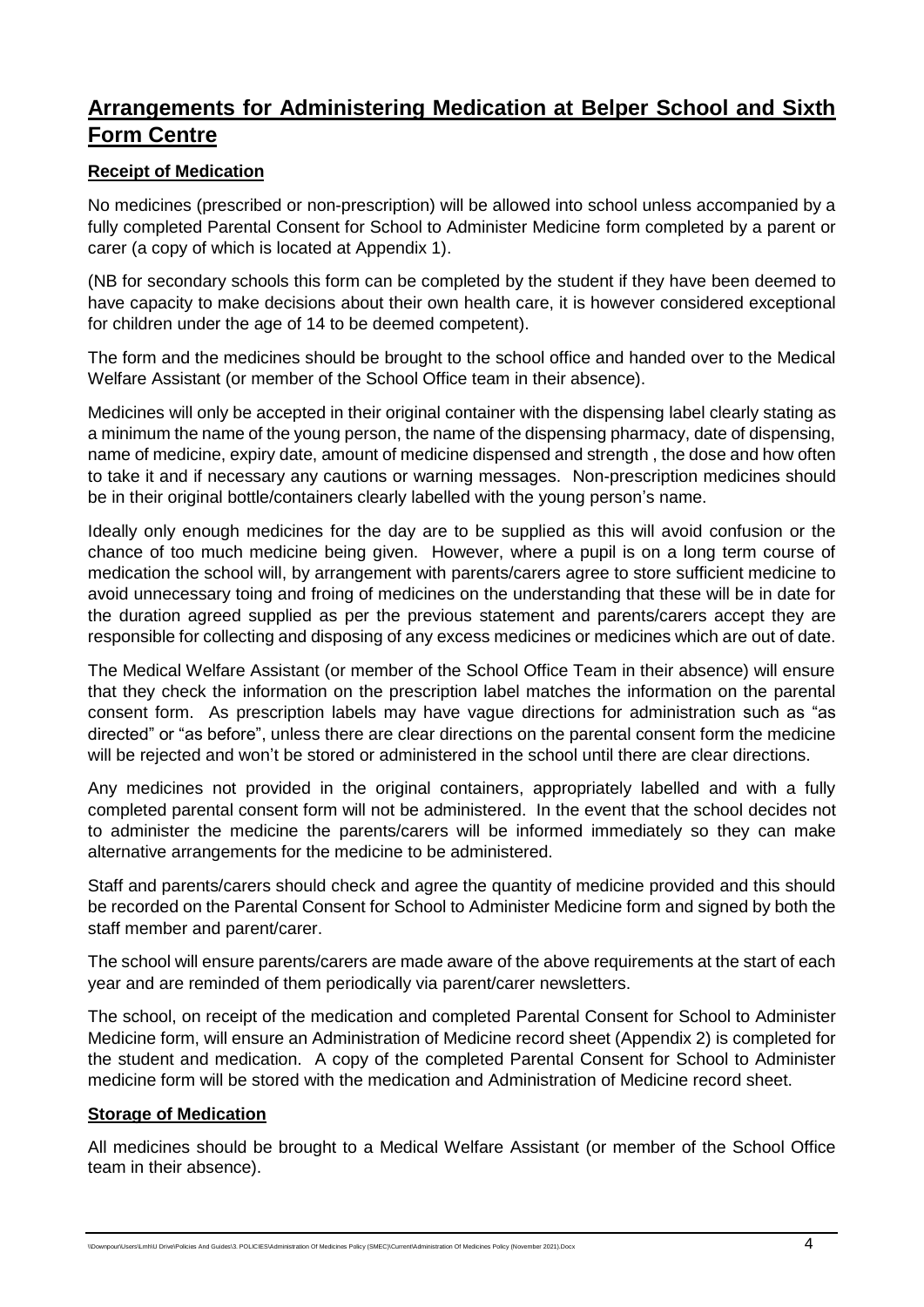Medicines will be stored as follows:-

Medicines which are **not** "rescue medicines required immediately in an emergency" such as antibiotics, pain relief etc will be store in either a locked cupboard or the medicines fridge in the Medical Room.

Medicines requiring refrigeration will be stored in a labelled container within the medicines fridge. Where this is a long term medication the fridge will be regularly defrosted, cleaned and the temperatures will be checked and recorded daily.

Emergency or rescue medication is that which is required immediately in an emergency situation such as asthma inhalers or adrenalin pens. These need to be readily available to students as and when they are required.

Where the student is deemed to have the competency to keep and administer their own rescue medications the school will encourage and support them to do so. Students are able to carry prescription or non-prescription medication with them in school so long as this is only a single day's dose, in its original packaging, and the relevant section of the student planner has been completed and signed by a parent/carer.

Where pupils are not deemed to have sufficient capacity to store and administer their own rescue medication the school will ensure that it is stored so that it is readily accessible in an emergency but is only available for the student it has been prescribed for.

#### **This does not apply to Controlled Drugs – below.**

In this school that will be in the Medical Room.

Suitable arrangements will be in place to ensure these emergency medications are readily available during break/lunch times and other activities away from the classroom such as: - PE, swimming, offsite activities etc. The Medical Welfare Assistant will liaise with trip organisers regarding emergency medications and any staff training necessary.

ALL MEDICATIONS WILL BE STORED IN THEIR ORIGINAL LABELED/NAMED CONTAINERS IRRESPECTIVE OF WHERE THEY ARE STORED.

#### **Storage and Administration of Controlled Drugs**

There are certain legislative requirements concerning controlled drugs. As such there is a separate section on these at Appendix 3 of this policy which will be followed should any medication designated as a controlled drug be required in school.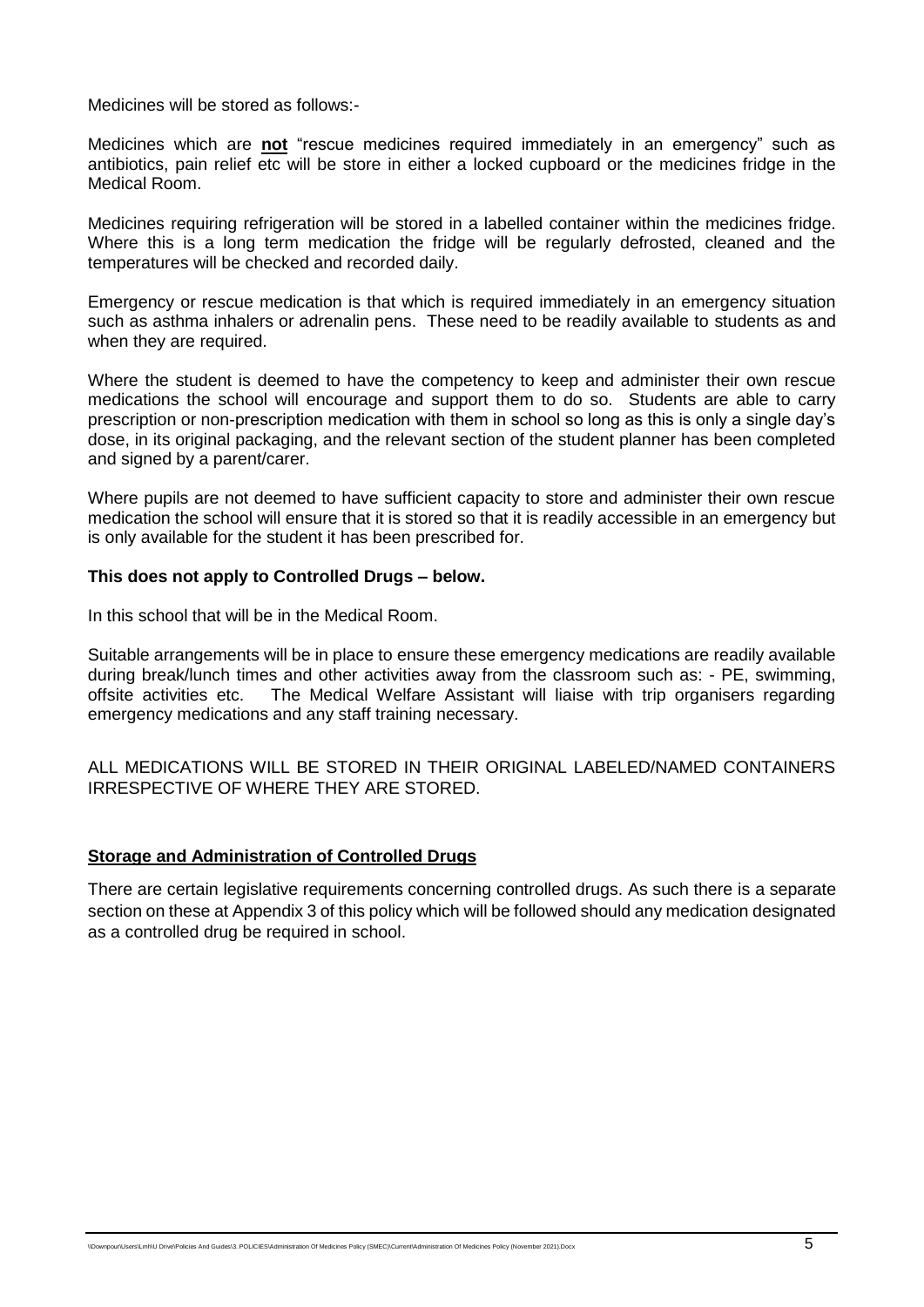#### **Administration of Medicines**

There are 3 levels of administration of medicines in schools:

- A. The child self-administers their own medicine of which the school is aware
- B. The child self-administers the medication under supervision
- C. A named and trained consenting staff member administers the medicine

(Further details on each of the above can be found on pages 37-41 of the overarching guidance document "The Administration of Medicines and Associated Complex Health Procedures for Children Advice & Guidance for Children's Services in Derbyshire")

Administering medications is a purely voluntary activity (unless specified as part of a staff member's job description). Therefore participation in the administration of medication is on a voluntary basis and staff cannot be compelled to administer medicines unless they have accepted job descriptions that include duties in relation to the administration of medicines. The school will encourage staff to be involved where necessary in administering medication to ensure pupils access to education is not disrupted however:

- Individual decisions on involvement will be respected.
- Punitive action will not be taken against those who choose not to consent

In this school medicines will only be administered by trained staff listed on the Training Records kept by the Medical Welfare Assistant.

All staff who administer medications will receive sufficient information, instruction and where necessary training to undertake this task. Training from a health professional will always be required for invasive procedures requiring a specialised technique. Examples include (but are not limited to) diabetes, epilepsy, gastronomy and rectal medication.

For most routine administration of medicines, knowledge of this policy and the guidance contained within it will be sufficient as staff will not be expected to do more than a parent/carer who gives medication to a child.

Where a child has complex health needs and an individual treatment plan and requires specific or rescue medication the staff administering the medication will have detailed knowledge of the individual treatment plan and will have received suitable training from health professionals to undertake the administration of the medicine. This training will be refreshed annually or as required should there be any significant changes to the medicine or administration procedure.

For all administration of medicines the following procedures will be adopted:

1. Wherever possible, two staff will be involved in the process to ensure that the correct dose of the correct medicine is given to the correct child. Checks will be made using students' full names, dates of birth and tutor group, and once the medicine has been administered both members of staff will sign the Administration of Medicine record sheet (NB for controlled drugs there **must** be 2 people in attendance)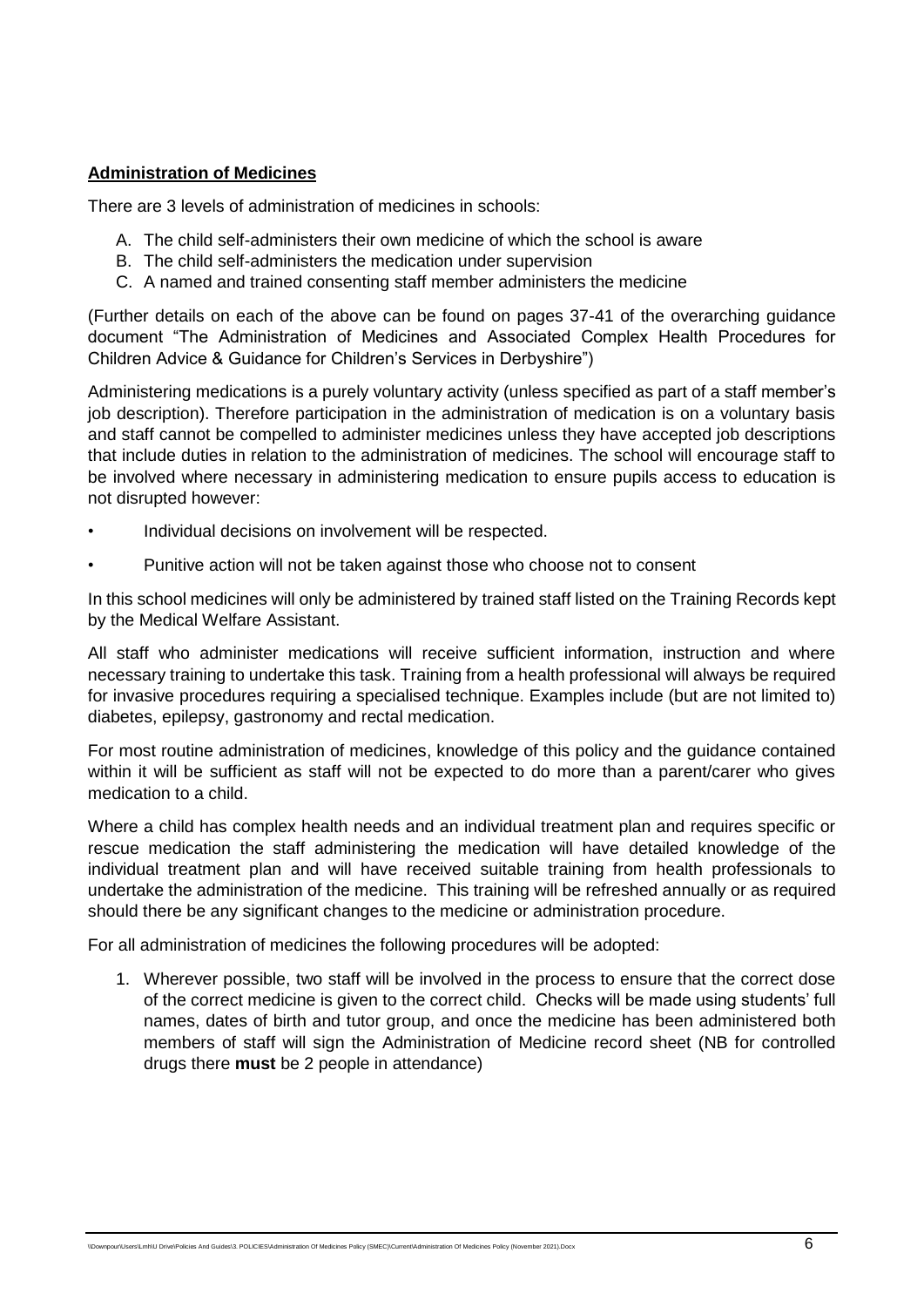2. Before the medicine is given each time, staff will ensure they have checked the following

| <b>Right Person</b>   | Is this the right person for this medicine?                                                                                                                                                                         |
|-----------------------|---------------------------------------------------------------------------------------------------------------------------------------------------------------------------------------------------------------------|
| <b>Right Medicine</b> | Is it the correct medicine? Do the label<br>instructions match up with the instructions on<br>the written consent? Is the name the same?                                                                            |
| <b>Right Dose</b>     | Dose the label state the same as the<br>instructions? Remember to check not just the<br>amount eg 5ml or 10ml but also the correct<br>concentration eg 125mg/5ml                                                    |
| <b>Right Time</b>     | Are you sure it is 12 midday that this medicine<br>should be given? Where can you check?                                                                                                                            |
| <b>Right Route</b>    | Are you sure that the way you are about to<br>give the child this medication is the right way?<br>You are not going to put ear drops in their<br>eye?                                                               |
| <b>Right Date</b>     | Ensure the medication has not expired.<br>Always check on the label for instructions that<br>may relate to this eg Do not use after 7 days.<br>Always check the documentation that is has<br>not already been given |

- 3. Medication will only be given to 1 pupil at a time and the Administration of Medicine sheet will be completed before any medication is given to the next student.
- 4. Only the medication for that pupil will be taken out of the storage and this will be returned to storage before starting the process for the next pupil

IF THERE IS ANY DOUBT WHETHER THE MEDICATION SHOULD BE GIVEN FOR ANY REASON THEN THE MEDICATION WILL NOT BE GIVEN. FURTHER ADVICE SHOULD THEN BE SOUGHT FROM HEALTH PROFESSIONALS AND /OR PARENTS/CARERS AND THIS SHOULD BE RECORDED AND REPORTED TO THEIR LINE MANAGER.

5. If a pupil refuses to take their medication or it is suspected that they have not taken a full dose staff will record this on the Administration sheet and immediately seek advice from health professionals and/or parents/carers. This should also be reported to their line manager. They should not attempt to give another dose or try and force the pupils to take another dose.

#### **Changes to Medication**

The school will not change the dose of a prescribed medication without written authorisation from a health professional

#### **Non Prescription Medicines**

The school will only accept non-prescription medications for storage in circumstances where a medical professional has recommended that regular use of such a medication is essential for the management of a long-term medical condition.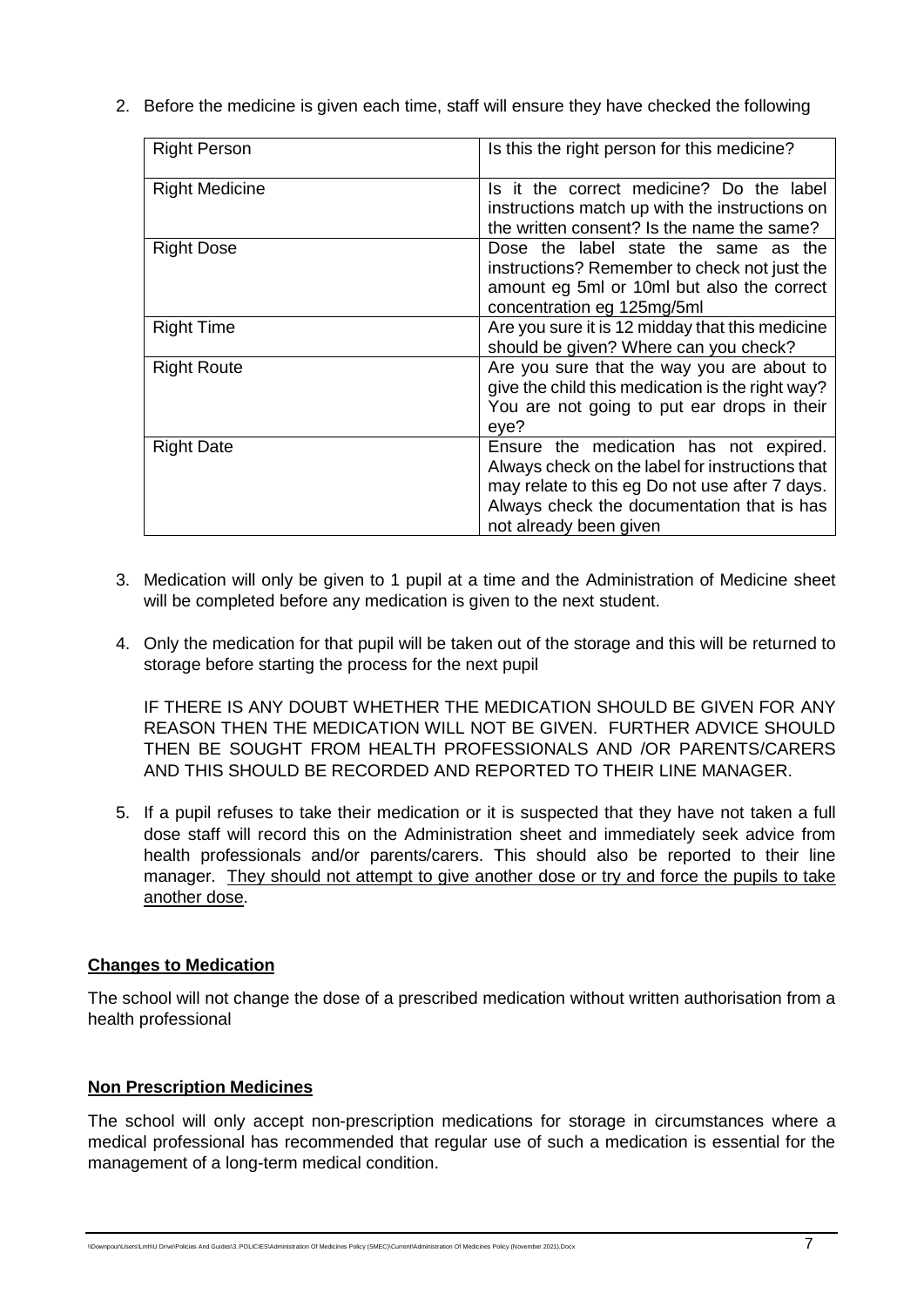In these situations, non-prescription medicines must be supplied by parents/carers in their original containers labelled with the student's name. They must be in date for the duration that they are required for and must be accompanied by the fully completed parental consent form.

If non-prescription medication is held for use on an occasional basis as part of the management of a long-term medical condition, parents/carers will be contacted to assess what has been given to the pupil that day to avoid accidental overdosing. If parents/carers are unable to be contacted, the medication will not be given. Schools who give non-prescription medicines in line with these guidelines will inform parents/carers of any dose given in the student's planner.

The school will not keep a stock of non-prescription medication to give students.

The school will not administer any medications containing aspirin unless prescribed by a doctor.

#### **Disposal of Medicines**

Staff will not dispose of any medication, except in the case of spoiled doses. Any unused or out of date medication will be returned to the parent/carer. When the student leaves the school setting, parents/carers will be asked to collect any unused medication

#### **Emergency Asthma Inhaler**

Parents/carers of students diagnosed with asthma and prescribed an inhaler can give consent for their child to use the school's asthma inhaler in an emergency. Parents/carers are required to complete a consent form on an annual basis, and a list of those students with consent is kept.

#### **Emergency Auto-Injector pen**

Parents/carers of students diagnosed with a serious allergy and have been prescribed an autoinjector pen can give consent for their child to use the school's auto-injector pen in an emergency. Parents/carers are required to complete a consent form on an annual basis, and a list of those students with consent is kept.

#### **Complex Health Needs**

Students with complex health needs will have an Individual Healthcare Plan (IHCP). This will specify exactly how and when medicines should be administered and what training is required. The school will follow the quidance in the County Council "Administration of medicines and associated complex health procedures for children" guidance and will also comply with the codes of practice relating to specific individual medical conditions contained within their document. A list of these specific codes of practice is contained at Appendix 4

#### **Specialist Training**

Many of the conditions indicated in the previous section require that staff undertake specific training to be able to administer the mediation in line with the pupil's individual treatment plan.

There are also specific medical practices which require insurance approval before they can be undertaken by school staff, the table at Appendix 5 gives details of these.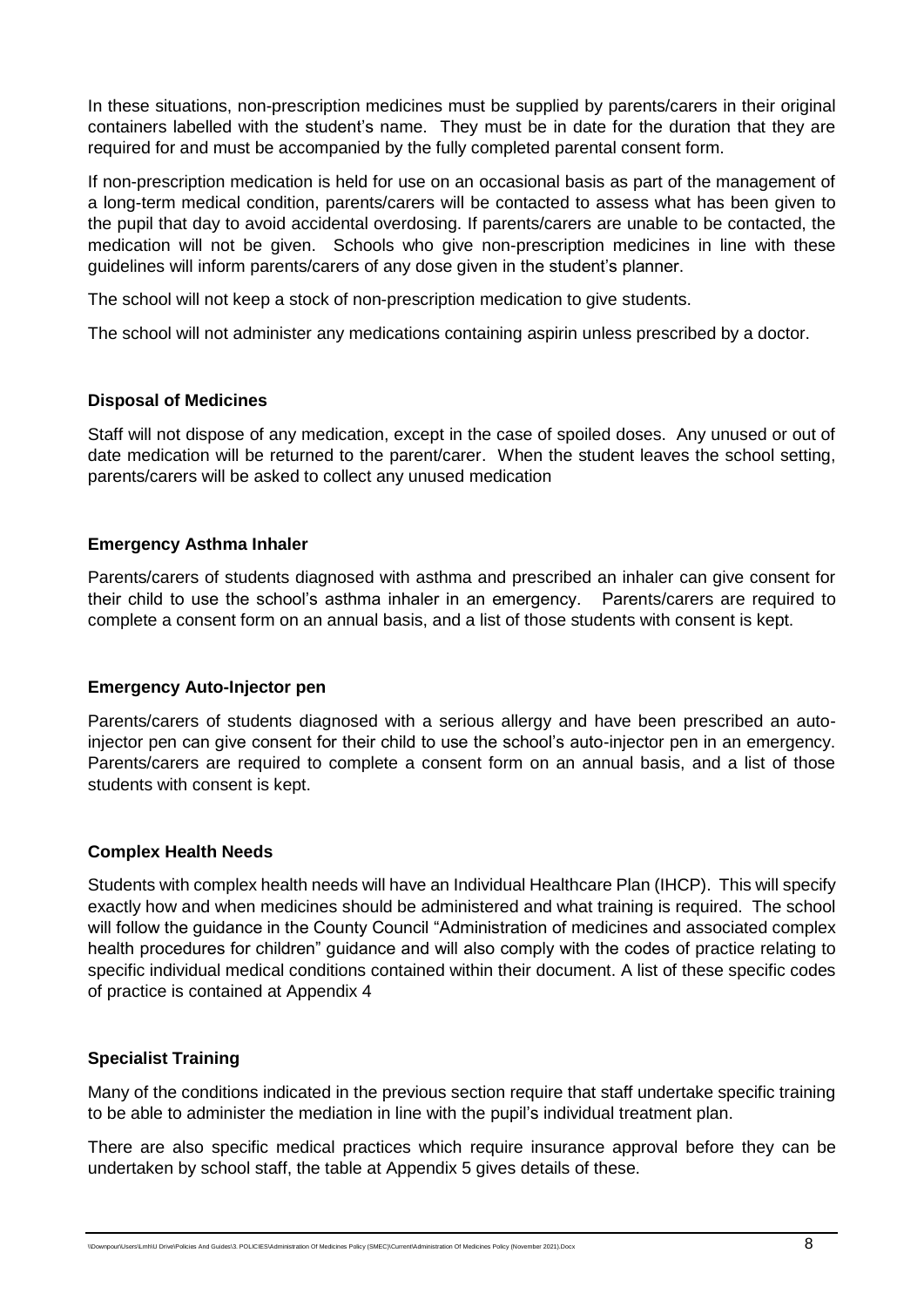# Appendix 1 - Parental Consent for School to Administer Medicine

| B<br>C<br>E<br>E.<br>R<br>P |
|-----------------------------|

**CONFIDENTIAL** 

| BELPER<br>School                                               | <b>Parental Consent for School to Administer Medicine</b>                         |  |
|----------------------------------------------------------------|-----------------------------------------------------------------------------------|--|
| Forename:<br>Surname:<br>Date of Birth:<br><b>Tutor Group:</b> |                                                                                   |  |
|                                                                | <b>Medical diagnosis or condition(s):</b>                                         |  |
|                                                                |                                                                                   |  |
|                                                                | Name/type of medicine/strength (as described on container):                       |  |
|                                                                | Date dispensed and amount received:                                               |  |
|                                                                | Name/strength/Expiry date:                                                        |  |
| Dosage and method:                                             |                                                                                   |  |
| Timing:                                                        |                                                                                   |  |
| should be aware of:                                            | Any other instructions, including special precautions and any side effects school |  |
|                                                                |                                                                                   |  |
|                                                                | Self Administration: Yes / No (delete as appropriate)                             |  |
|                                                                | Action to take in an emergency:                                                   |  |
|                                                                |                                                                                   |  |
|                                                                | PLEASE COMPLETE PAGE 2 OVERLEAF                                                   |  |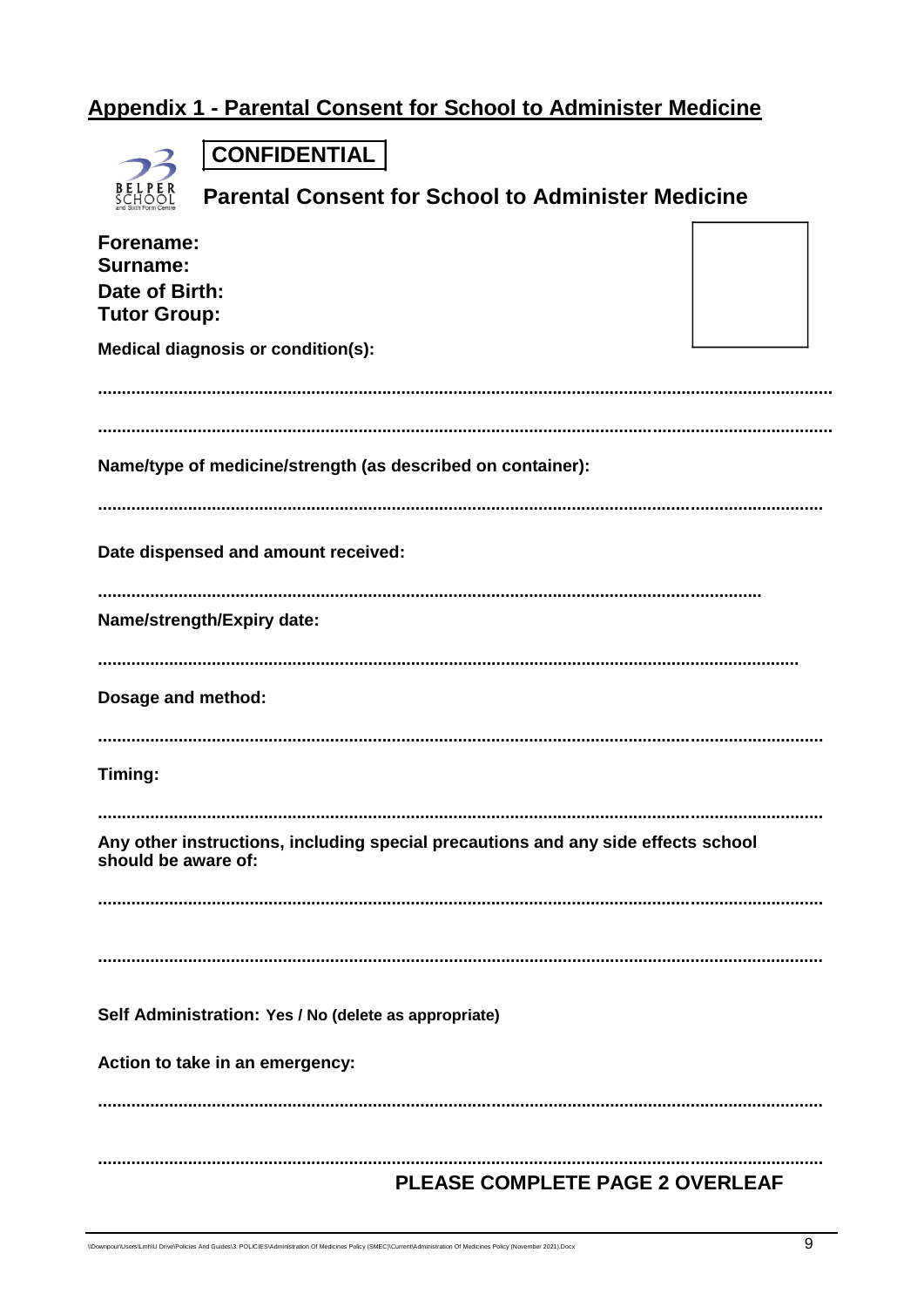#### **To be reviewed annually or if dose or medication changes**

#### **Declaration:**

The information provided on this form is, to the best of my knowledge, accurate at the time of writing, and I give consent to school staff administering medicine in accordance with the school policy. I will inform the school immediately, in writing, if there is any change in dosage or frequency of the medication or if the medication is stopped. I understand that I must deliver medication personally to a member of School Office staff. I understand that it is my responsibility to collect any unused or out of date medications from school and dispose of these safely.

I accept that this is a service that the school is not obliged to undertake.

| Please print name: |  |
|--------------------|--|
|                    |  |

#### **FOR SCHOOL USE ONLY**

| Checked prescribed medicines in dispensed packaging: YES/NO<br>Check non-prescription medicines do not contain ibuprofen or aspirin: YES/NO<br><b>Check expiry dates: YES/NO</b><br>Entered on monitoring spreadsheet: YES/NO |  |
|-------------------------------------------------------------------------------------------------------------------------------------------------------------------------------------------------------------------------------|--|
|                                                                                                                                                                                                                               |  |

**Notes:**

**......................................................................................................................................................................... ......................................................................................................................................................................... ......................................................................................................................................................................... .........................................................................................................................................................................**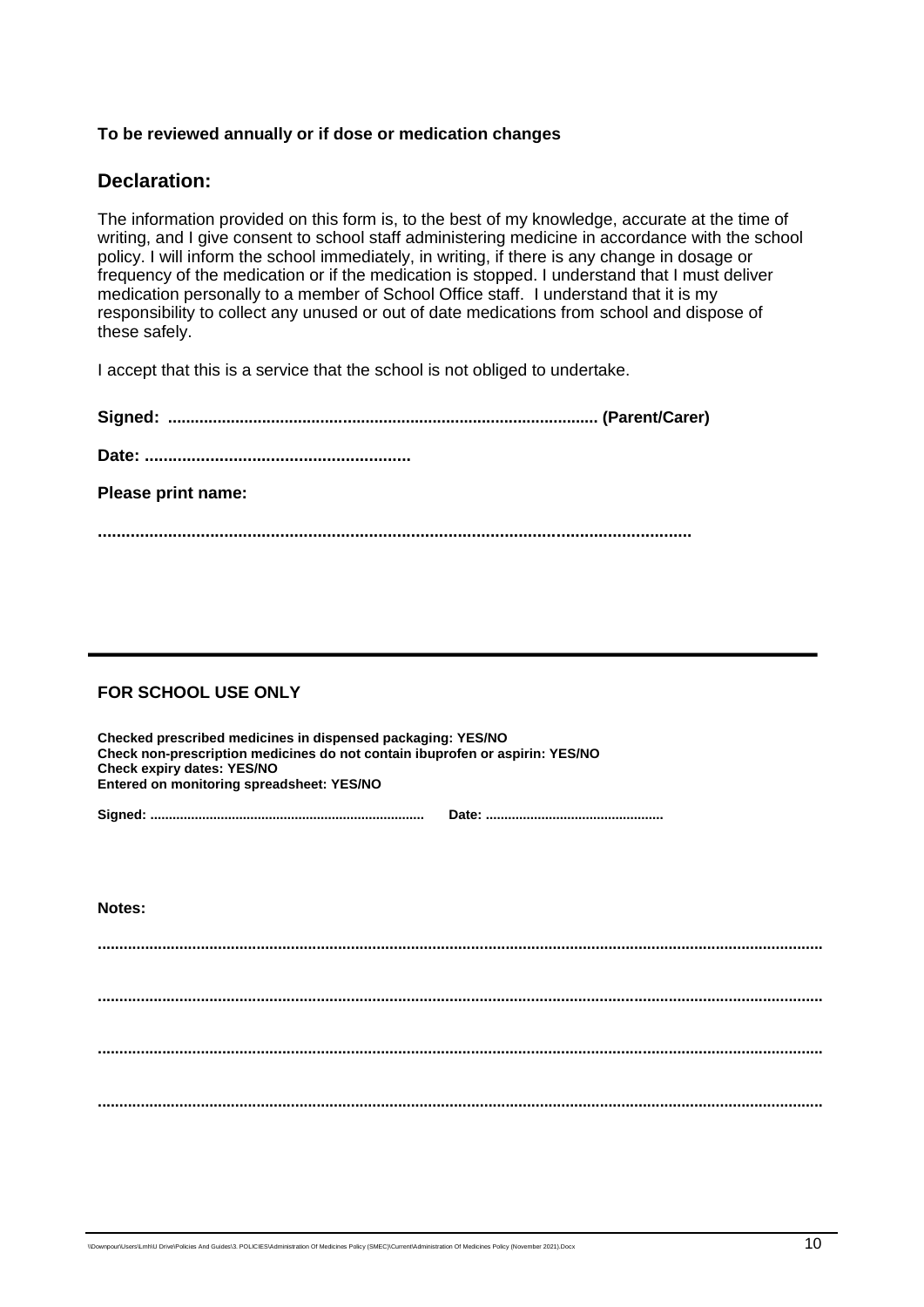## **Appendix 2 – Administration of Medicines Record Sheet**

# of Medicine

Forename:

Surname:

Date of birth:

| Remember!                |                                |  |  |  |
|--------------------------|--------------------------------|--|--|--|
| <b>RIGHT person</b>      | <b>BEFORE ADMINISTERING</b>    |  |  |  |
| <b>RIGHT</b> medicine    | <b>MEDICINE:</b>               |  |  |  |
| <b>RIGHT dose</b>        | -CHECK IF ANY MEDICATION       |  |  |  |
| <b>Right time</b>        | <b>HAS ALREADY BEEN TAKEN</b>  |  |  |  |
| <b>RIGHT</b> route       | <b>-IS THE STOCK/SUPPLY OF</b> |  |  |  |
| <b>RIGHT expiry date</b> | <b>MEDICATION LOW</b>          |  |  |  |

| <b>Date</b> | <b>Name of medication</b> | <b>Amount</b> | <b>Current</b>   | Date         | <b>Time</b>  | <b>Dosage</b> | <b>Balance</b> | Signature (1) | Signature (2) |
|-------------|---------------------------|---------------|------------------|--------------|--------------|---------------|----------------|---------------|---------------|
|             |                           | received      | stock<br>balance | administered | administered | administered  | left           |               |               |
|             |                           |               |                  |              |              |               |                |               |               |
|             |                           |               |                  |              |              |               |                |               |               |
|             |                           |               |                  |              |              |               |                |               |               |
|             |                           |               |                  |              |              |               |                |               |               |
|             |                           |               |                  |              |              |               |                |               |               |
|             |                           |               |                  |              |              |               |                |               |               |
|             |                           |               |                  |              |              |               |                |               |               |
|             |                           |               |                  |              |              |               |                |               |               |
|             |                           |               |                  |              |              |               |                |               |               |
|             |                           |               |                  |              |              |               |                |               |               |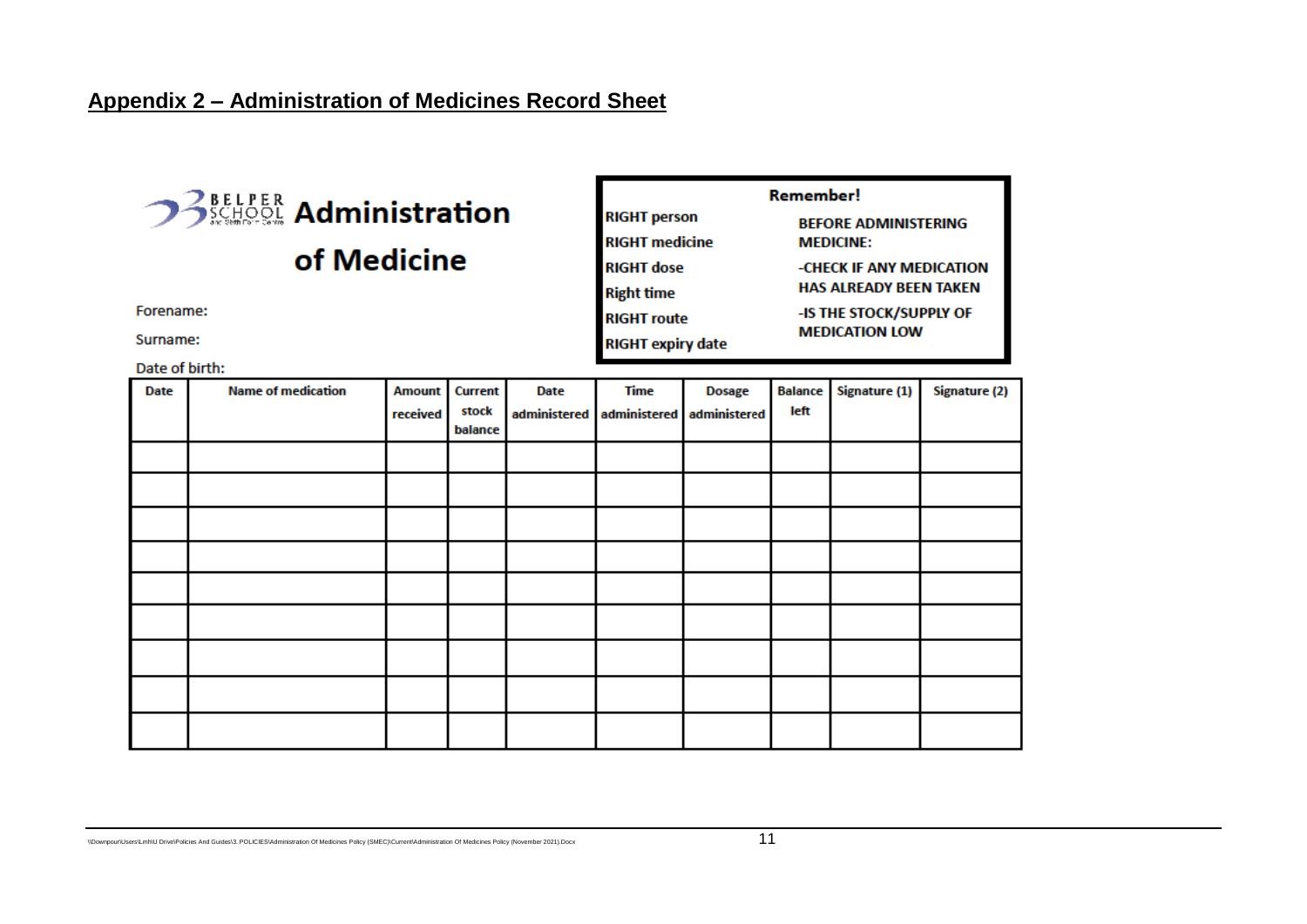# **Appendix 3 Controlled Drugs**

The supply, possession and administration of some medicines are controlled by the Misuse of Drugs Act 1971 and its associated regulations. Some may be prescribed as medication for use by children. Controlled drugs likely to be prescribed to children which may need to be administered in school are, for example, Methylphenidate and Dexamfetamine for ADHD or possibly Morphine/Fentanyl for pain relief. Controlled medication can be easily identified by the initials '**CD**' on medication packaging.

There are legal requirements for the storage, administration, records and disposal of controlled drugs. These are set out in the Misuse of Drugs Act Regulations 2001 (as amended). They do not apply when a person looks after and takes their own medicines.

Any trained member of staff may administer a controlled drug to the pupil for whom it has been prescribed. Staff volunteering to administer medicine should do so in accordance with the prescriber's instructions and these guidelines.

- A child who has been prescribed a controlled drug may legally have it in their possession to bring to school/setting.
- Once the controlled drug comes into school (in accordance with previous instructions on receipt of medication) it should be stored securely in a locked container within a locked cabinet to which only named staff should have access.
- A record of the number of tablets/doses received, should be kept for audit and safety purposes.
- When administering a controlled drug, two people will be present unless it has been agreed that the child may administer the drugs him or herself.
- The administration of **controlled drugs requires 2 people**. One should administer the drug, the other witness the administration. Both should complete the administration record.
- In some circumstances a non-controlled drug should also be treated in the same way where a higher standard is considered necessary. For example, the administration of rectal diazepam or buccal midazolam – these may be requirements imposed by insurers as a condition of cover
- On each occasion the drug is administered, the remaining balance of the drug should be checked and recorded by the person(s) administering the drugs.
- A controlled drug, as with all medicines, will be safely disposed of by returning it directly to the parent/carer when no longer required to arrange for safe disposal
- If this is not possible, it should be returned to the dispensing pharmacist (details should be on the label).
- Misuse of a controlled drug, such as passing it to another child for use, is an offence and will be dealt with through the schools disciplinary process and police involved where appropriate.
- School will minimise the storage of controlled drugs on site whilst understanding the need to avoid constantly having to receive and log controlled drugs on a daily basis and therefore will not store more than 1 weeks supply of a controlled drug at a time.

#### **Lone working**

In exceptional circumstances if it is not possible to ensure that 2 staff are available to comply with the requirements of this policy and strict adherence could lead to a child being denied access to education or the safety of the child or staff being compromised. The school will look to put in place suitable arrangements to ensure the child's medicine can be given. These will be discussed and agreed by the Headteacher and Governing body and will be written down. They should be agreed by parents/carer's and the staff agreeing to undertake the

rs\Lmh\U Drive\Policies And Guides\3. POLICIES\Administration Of Medicines Policy (SMEC)\Current\Administration Of Medicines Policy (November 2021).Docx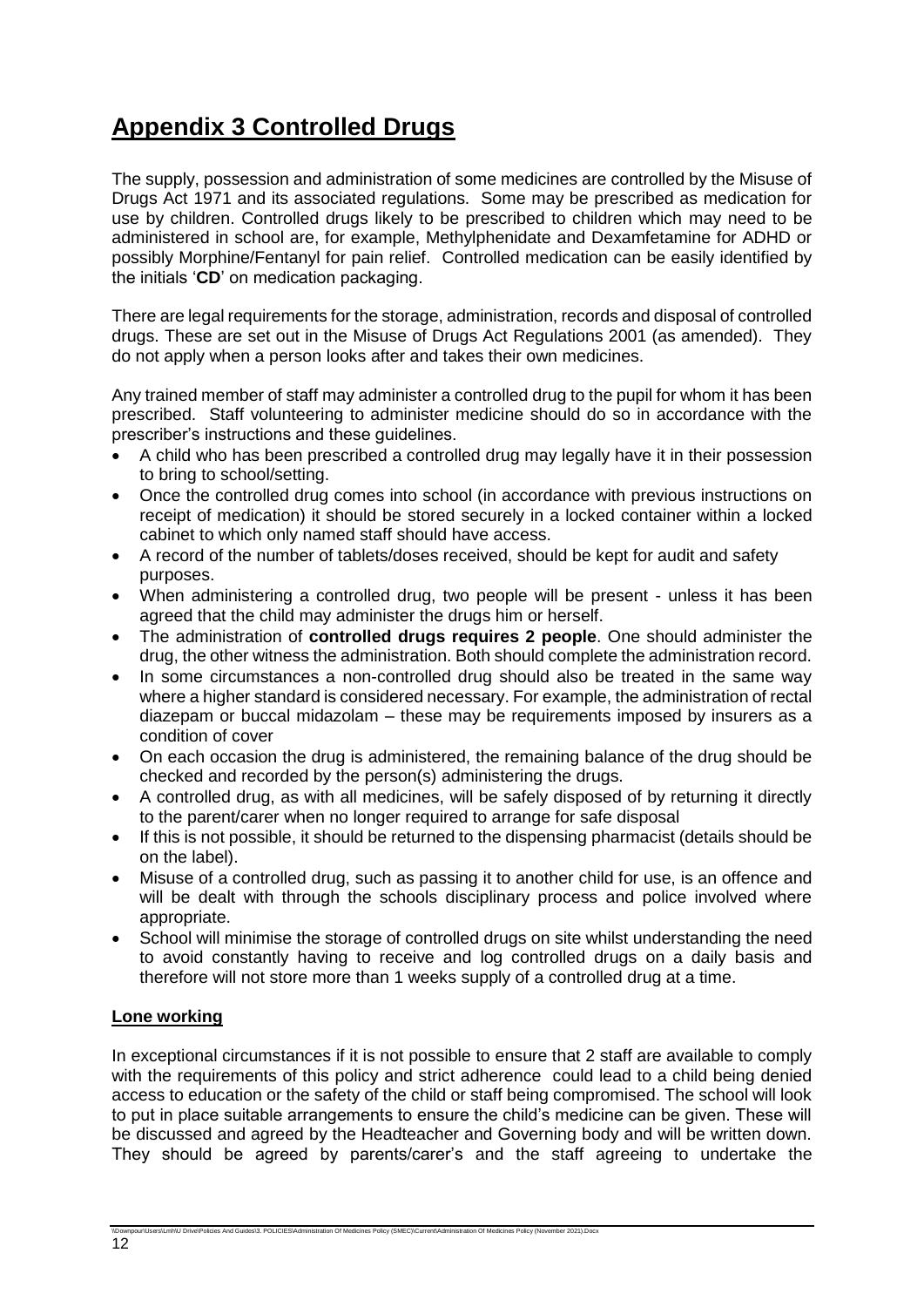administration. *For Community and Voluntary Controlled schools also add and be agreed by the Local Authority.* 

#### **If staff are concerned that a medicine that is not a controlled DRUG should be managed in the same way, it can be treated as a controlled drug.**

#### **Off-site and in the Community**

This will cover a range of circumstances for which appropriate arrangements will need to be made. They will cover, for example, a range from a short off-site 1:1 activity to a longer, perhaps overnight, activity with a group of young people. The minimum requirements are:

- there must be a named person responsible for safe storage and administration of the medicine;
- a second person will witness the administration;
- during short duration or day visits off site if the controlled drug is required to be administered the named person should carry the medicine with him/her at all times and a lockable/portable device such as a cash box will be used to prevent ready access by an unauthorised person.
- only the amount of medicine needed whilst off-site should be taken it should be stored in a duplicate bottle which can be requested from the pharmacist and must have a duplicate of the original dispensing label on it.
- the controlled drugs register may also be taken where that is appropriate (e.g. a long absence where the register is not required elsewhere in respect of another young person); alternatively a record kept and the register updated on return to base.
- For residential visits on arrival the controlled drug will be transferred from its portable storage and be stored in accordance with the guidance for storage in school wherever possible.

#### **THE CONTROLLED DRUGS REGISTER – SPECIFIC REQUIREMENTS FOR SAFE STORAGE & ADMINISTRATION OF CONTROLLED DRUGS**

#### **Storage:**

- The controlled drug must be stored in a lockable cupboard/cabinet *this may be the safe cupboard used for all medicines, in which case there should be a separate, labelled container for the drugs and this register*
- Staff responsible for the administration of the controlled drug must be aware of its location and have access
- The controlled drug must only be given by a member of staff who has received instruction in its administration
- The dosage must be witnessed by a second member of staff, wherever possible *where this is not possible, for example in 1-1 situations, a manager/supervisor at intervals should countersign this record to evidence compliance with the procedures*
- Any discrepancies must be reported and investigated immediately.

\\Downpour\Users\Lmh\U Drive\Policies And Guides\3. POLICIES\Administration Of Medicines Policy (SMEC)\Current\Administration Of Medicines Policy (November 2021).Docx

#### *NB – Emergency medicines*

*Where a drug that is either a controlled drug or one that should be subject to the standards for controlled drugs and is designed for emergency use (Buccal Midazolam, for example), the need for ready access over-rides the general requirements in relation to safe storage. It will still be stored securely and not in a way where pupils could access it*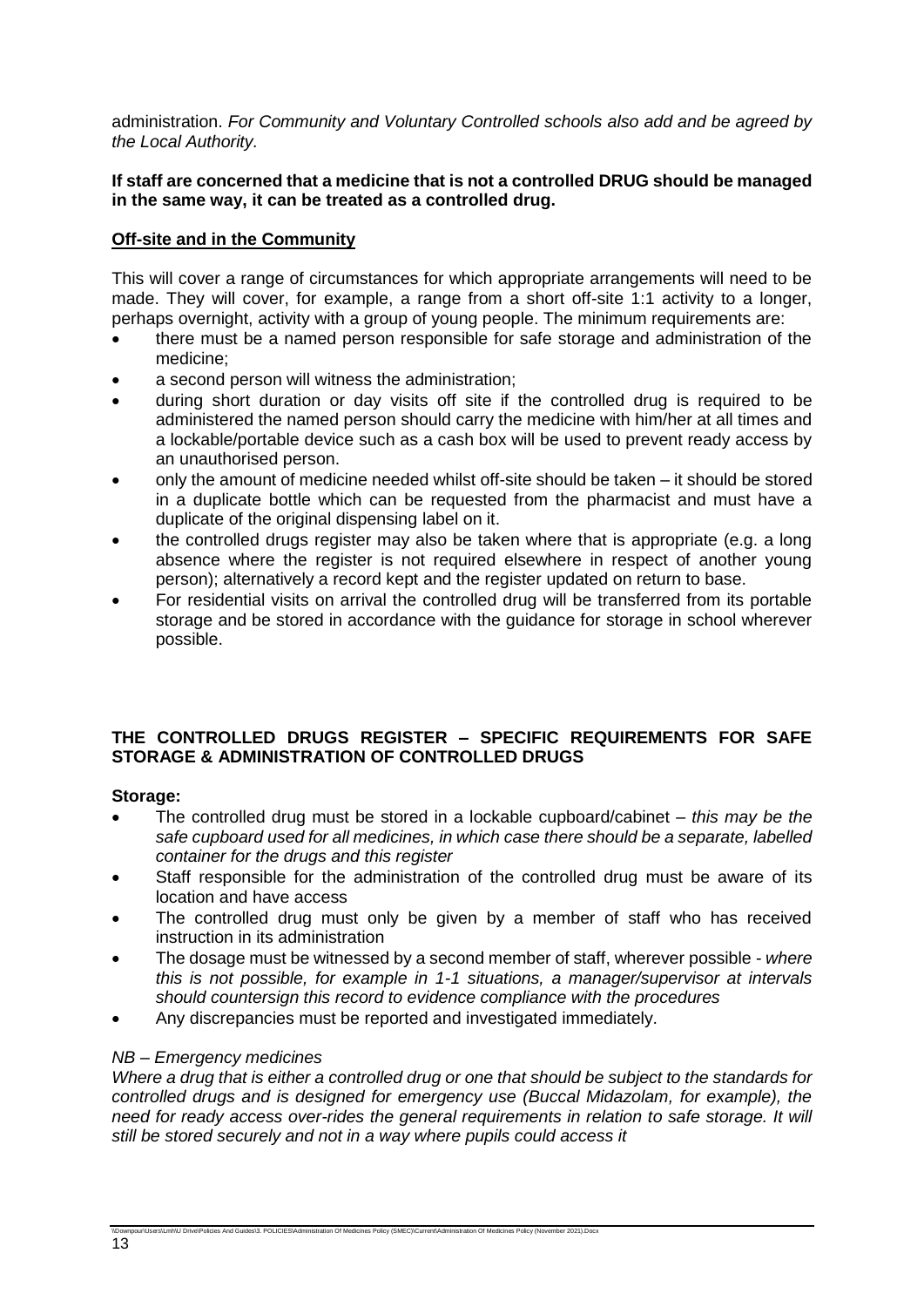#### **Recording:**

The receipt, administration and disposal of controlled drugs will be recorded in a book intended for that purpose. It will be bound and with numbered pages.

- A separate sheet is to be maintained for each child, for each controlled drug that is stored and for each strength of the drug
- The prescriber's instructions and any additional guidelines will be followed
- The controlled drug register replaces the MAR sheet for *the specific drug only* the health and medicine information sheet will also be completed
- *Entries must never be amended/deleted nor pages removed*

\\Downpour\Unity And Guides\3. POLICIES\Administration Of Medicines Policy (SMEC)\Current\Administration Of Medicines Policy (November 2021).Docx

- If a recording error is made, a record to that effect will be entered on that page, countersigned with a statement "go to page…"
- If it is an administration error, the Code of Practice 8 in the Children's Services guidance will be followed

*Information on a controlled drugs register, as a minimum will record the information set out in the templates below.*

| <b>CONTROLLED DRUG REGISTER FORMAT PART 1</b> |             |                     |              |              |                 |                         |             |            |                             |
|-----------------------------------------------|-------------|---------------------|--------------|--------------|-----------------|-------------------------|-------------|------------|-----------------------------|
|                                               |             |                     |              |              |                 |                         |             |            |                             |
| <b>NAME OF CHILD</b>                          |             |                     |              |              |                 | <b>DATE OF BIRTH</b>    |             |            |                             |
|                                               |             |                     |              |              |                 |                         |             |            |                             |
| <b>MEDICINE RECEIVED</b>                      |             |                     |              |              |                 |                         |             |            |                             |
| Name of medicine                              |             |                     |              |              |                 |                         |             |            |                             |
| received:                                     |             |                     |              |              |                 |                         |             |            |                             |
| Strength:                                     |             |                     |              |              |                 |                         |             |            |                             |
| Form:                                         |             |                     |              |              |                 |                         |             |            |                             |
| Quantity/amount:                              |             |                     |              |              |                 |                         |             |            |                             |
| Received from:                                |             |                     |              | Pharmacy: or |                 |                         |             | Date       |                             |
|                                               |             |                     |              | Parent/carer |                 |                         |             | Date       |                             |
| Signed:                                       |             |                     |              |              |                 |                         |             | Date       |                             |
| Witnessed:                                    |             |                     |              |              |                 |                         |             |            |                             |
|                                               |             |                     |              |              |                 |                         |             |            |                             |
| <b>DISPOSAL METHOD</b>                        |             |                     |              |              |                 |                         |             |            |                             |
| Name of medicine                              |             |                     |              |              |                 |                         |             |            |                             |
| received:                                     |             |                     |              |              |                 |                         |             |            |                             |
| Returned to:                                  |             |                     | Pharmacy: or |              |                 |                         | <b>Date</b> |            |                             |
|                                               |             |                     | Parent/carer |              |                 |                         | Date        |            |                             |
| Amount: - this should be                      |             |                     |              |              |                 |                         |             |            |                             |
| the amount remaining from                     |             |                     |              |              |                 |                         |             |            |                             |
| the administration record<br>Signed:          |             |                     |              |              |                 |                         |             | Date       |                             |
| Witnessed:                                    |             |                     |              |              |                 |                         |             |            |                             |
|                                               |             |                     |              |              |                 |                         |             |            |                             |
| <b>CONTROLLED DRUG REGISTER FORMAT PART 2</b> |             |                     |              |              |                 |                         |             |            |                             |
|                                               |             |                     |              |              |                 |                         |             |            |                             |
|                                               |             |                     |              |              |                 |                         |             |            |                             |
| <b>Received</b>                               |             | <b>Administered</b> |              |              |                 |                         | By whom     |            | <b>Stock</b>                |
| Amount                                        | <b>Date</b> | Name                | Date         | Time         | Amount<br>given | Worker<br>administering | Worker      | witnessing | <b>Balance</b><br>remaining |
|                                               |             |                     |              |              |                 |                         |             |            |                             |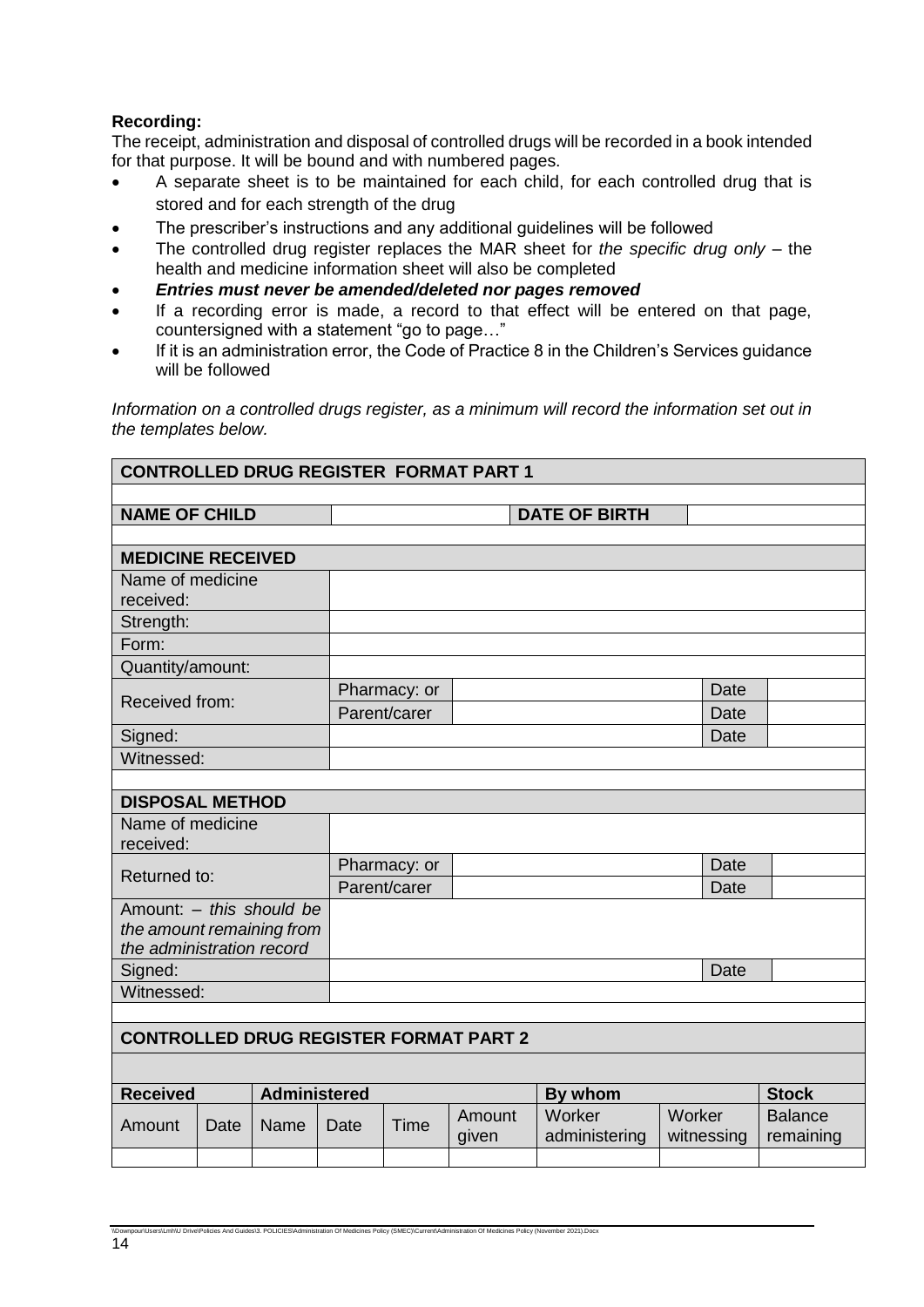# **Appendix 4 - List of Codes of Practice in Children's Services Guidance**

- 1. Allergy/Anaphylaxis
- 2. Attention Deficit Disorder/Attention Deficit Hyperactivity Disorder (ADD/ADHD) in school and other settings
- 3. Asthma
- 4. The asthma attack What to do
- 5. Children with Diabetes needing insulin
- 6. Continence management & the use of Clean Intermittent Catheterisation (CIBC)
- 7. Epilepsy Treatment of Prolonged Seizures
- 8. Action to be taken if a medicine administration error is identified
- 9. Controlled Drugs
- 10. Disposal of Medicines
- 11. Safe handling and storage of medical gas cylinders

\\Downpour\Users\Lmh\U Drive\Policies And Guides\3. POLICIES\Administration Of Medicines Policy (SMEC)\Current\Administration Of Medicines Policy (November 2021).Docx

- 12. Non-prescribed medicines/medicinal products
- 13. First Aid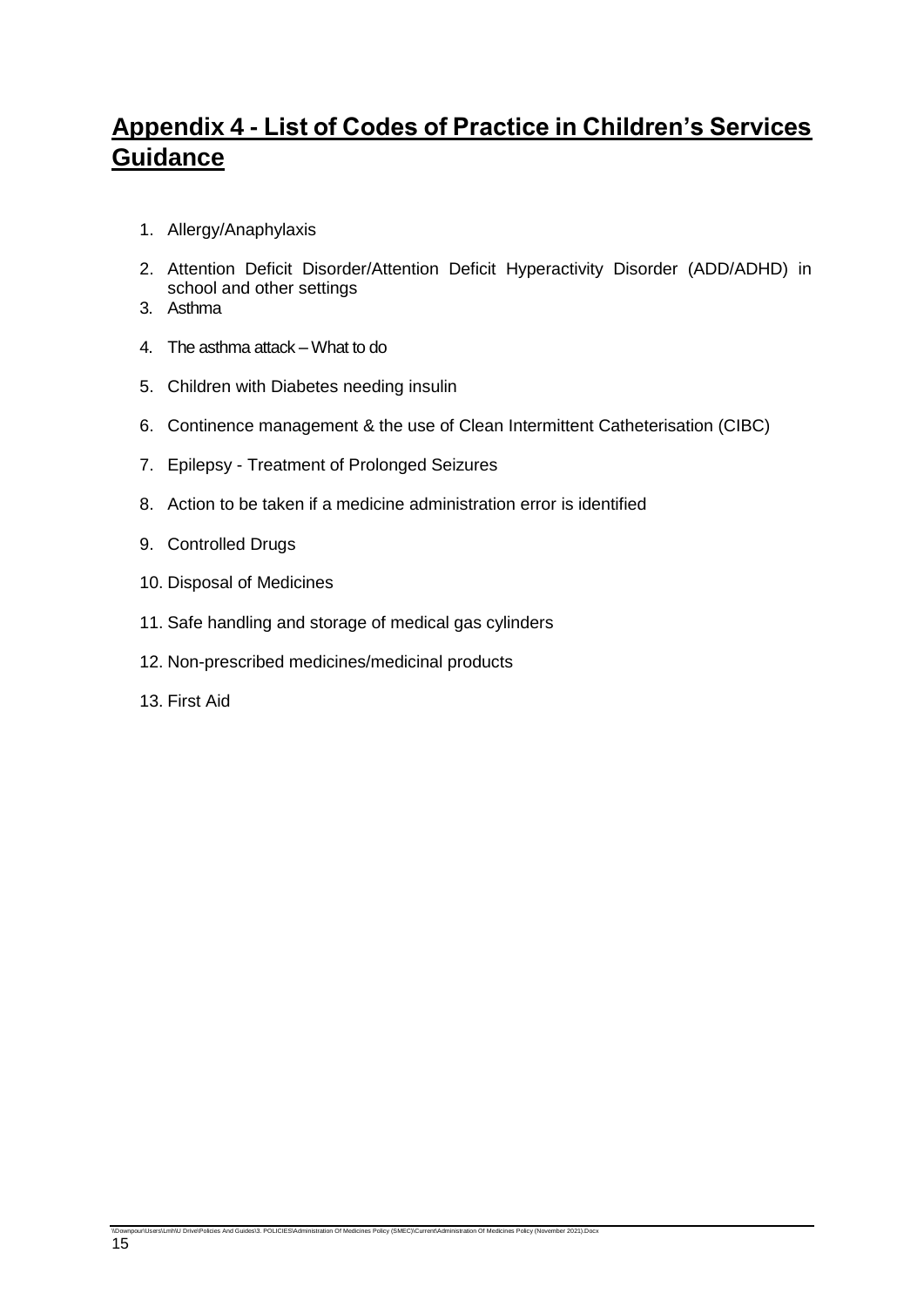# **Appendix 5**

The following information is subject to regular review. The most current version is maintained in the electronic version on the Derbyshire County Council Intranet/Extranet:

**Procedures can only be performed where parental permission has been given, staff are following written guidelines, have been trained and been judged to be competent to carry out a procedure**

**For advice on whether or not a procedure can be performed or for approval to be sought email the requirements to: [HealthandSafetyCAYA@derbyshire.gov.uk](mailto:HealthandSafetyCAYA@derbyshire.gov.uk)**

| <b>TASK/PROCEDURE</b>                                                     | <b>Confirmation of</b><br>insurance<br>required<br>from<br><b>Risk</b><br>and<br><b>Insurance</b><br><b>Manager before</b><br>commencement | <b>INSURER or INDEMNITY CONDITIONS</b>                                                                                                                |
|---------------------------------------------------------------------------|--------------------------------------------------------------------------------------------------------------------------------------------|-------------------------------------------------------------------------------------------------------------------------------------------------------|
| Anal Plugs                                                                | <b>Yes</b>                                                                                                                                 |                                                                                                                                                       |
| Apnea monitoring                                                          | <b>No</b>                                                                                                                                  | Covered for monitoring via a machine following written guidelines. There is NO cover<br>available in respect of visual monitoring                     |
| <b>Bladder washout</b>                                                    | <b>Yes</b>                                                                                                                                 |                                                                                                                                                       |
| <b>Blood samples</b>                                                      | <b>No</b>                                                                                                                                  | Covered - but only by Glucometer following written guidelines                                                                                         |
| Buccal midazolam by mouth                                                 | <b>No</b>                                                                                                                                  | Covered - following written guidelines                                                                                                                |
| <b>Bursting blisters</b>                                                  | <b>Yes</b>                                                                                                                                 |                                                                                                                                                       |
| Catheters<br>(urinary)<br>including<br>mitrofanoff<br>clean/change of bag | <b>No</b>                                                                                                                                  | Covered - following written guidelines for the changing of bags and the cleaning of<br>tubes. There is no cover available for the insertion of tubes. |
| Catheters (urinary) including mitrofanoff - insertion<br>of tube          | <b>Yes</b>                                                                                                                                 |                                                                                                                                                       |
| Chest drainage exercise                                                   | <b>No</b>                                                                                                                                  | To be undertaken by competent staff in line with a care plan                                                                                          |
| Colostomy/ileostomy/vesicostomy Stoma care -<br>change of bag & cleaning  | <b>No</b>                                                                                                                                  | Covered - following written guidelines in respect of both cleaning and changing of<br>bags                                                            |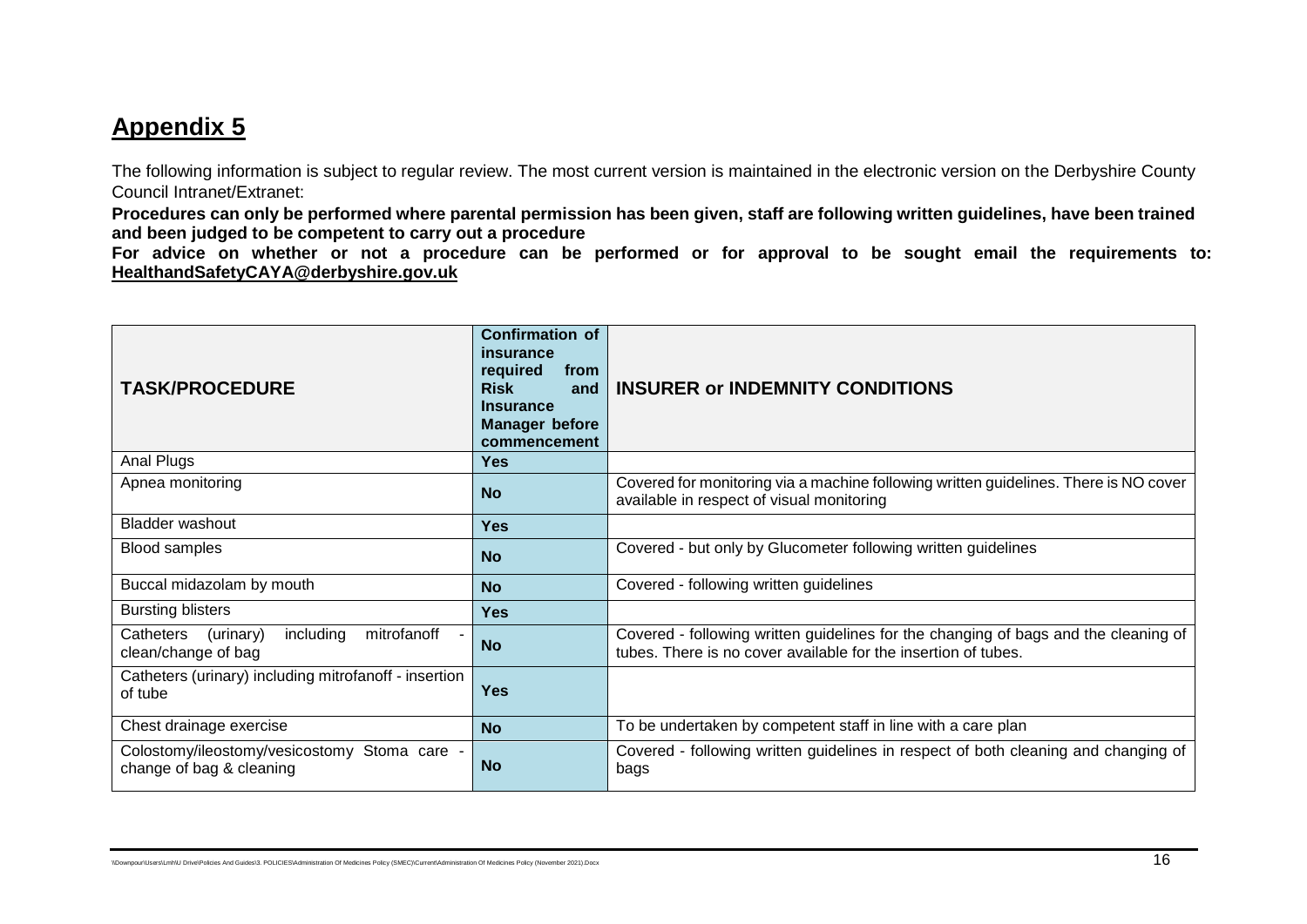| <b>TASK/PROCEDURE</b>                                                                                                             | <b>Confirmation of</b><br>insurance<br>required<br>from<br><b>Risk</b><br>and<br><b>Insurance</b><br><b>Manager before</b><br>commencement | <b>INSURER or INDEMNITY CONDITIONS</b>                                                                                                                                          |
|-----------------------------------------------------------------------------------------------------------------------------------|--------------------------------------------------------------------------------------------------------------------------------------------|---------------------------------------------------------------------------------------------------------------------------------------------------------------------------------|
| Defibrillators/First Aid only                                                                                                     | <b>No</b>                                                                                                                                  | Covered - following written instructions and appropriate documented training.                                                                                                   |
| Dressing Care - Application & replacement                                                                                         | <b>No</b>                                                                                                                                  | Covered - following written health care plan for both application and replacement of<br>dressings                                                                               |
| Ear/Nose drops                                                                                                                    | <b>No</b>                                                                                                                                  | Covered - following written guidelines                                                                                                                                          |
| Eye care/ Eye Drops                                                                                                               | <b>No</b>                                                                                                                                  | Covered - following written guidelines for persons unable to close eyes                                                                                                         |
| Gastrostomy<br>&<br>Jejunostomy<br>care<br>General<br>Care<br>Administration<br>medicine<br>of<br>• Bolus or continuous pump feed | <b>No</b>                                                                                                                                  | Covered - in respect of feeding and cleaning following written guidelines but no cover<br>available for tube insertion unless maintenance of Stoma in an emergency situation.   |
| &<br>Jejunostomy<br>Gastrostomy<br>tube<br>insertion/reinsertion                                                                  | <b>Yes</b>                                                                                                                                 | Covered - in respect of feeding and cleaning following written guidelines but no cover<br>available for tube insertion unless maintenance of Stoma in an emergency situation.   |
| Hearing aids - Checking, fitting and replacement                                                                                  | <b>No</b>                                                                                                                                  | Covered for assistance in fitting/replacement of hearing aids, following written<br>guidelines                                                                                  |
| Inhalers, and nebulisers                                                                                                          | <b>No</b>                                                                                                                                  | Covered - following written guidelines for both mechanical and hand held                                                                                                        |
| Injections - pre-packed doses. (Includes epipens &<br>dial-up diabetic insulin pens.                                              | <b>No</b>                                                                                                                                  | Covered but only for the administering of pre-packaged dosage using pre-<br>assembled pen on a regular basis pre-prescribed by a medical practitioner and<br>written guidelines |
| Injections - non pre-measured doses                                                                                               | <b>Yes</b>                                                                                                                                 |                                                                                                                                                                                 |
|                                                                                                                                   |                                                                                                                                            |                                                                                                                                                                                 |
| Injections - intramuscular and sub-cutaneous<br>injections involving assembling syringe                                           | <b>Yes</b>                                                                                                                                 |                                                                                                                                                                                 |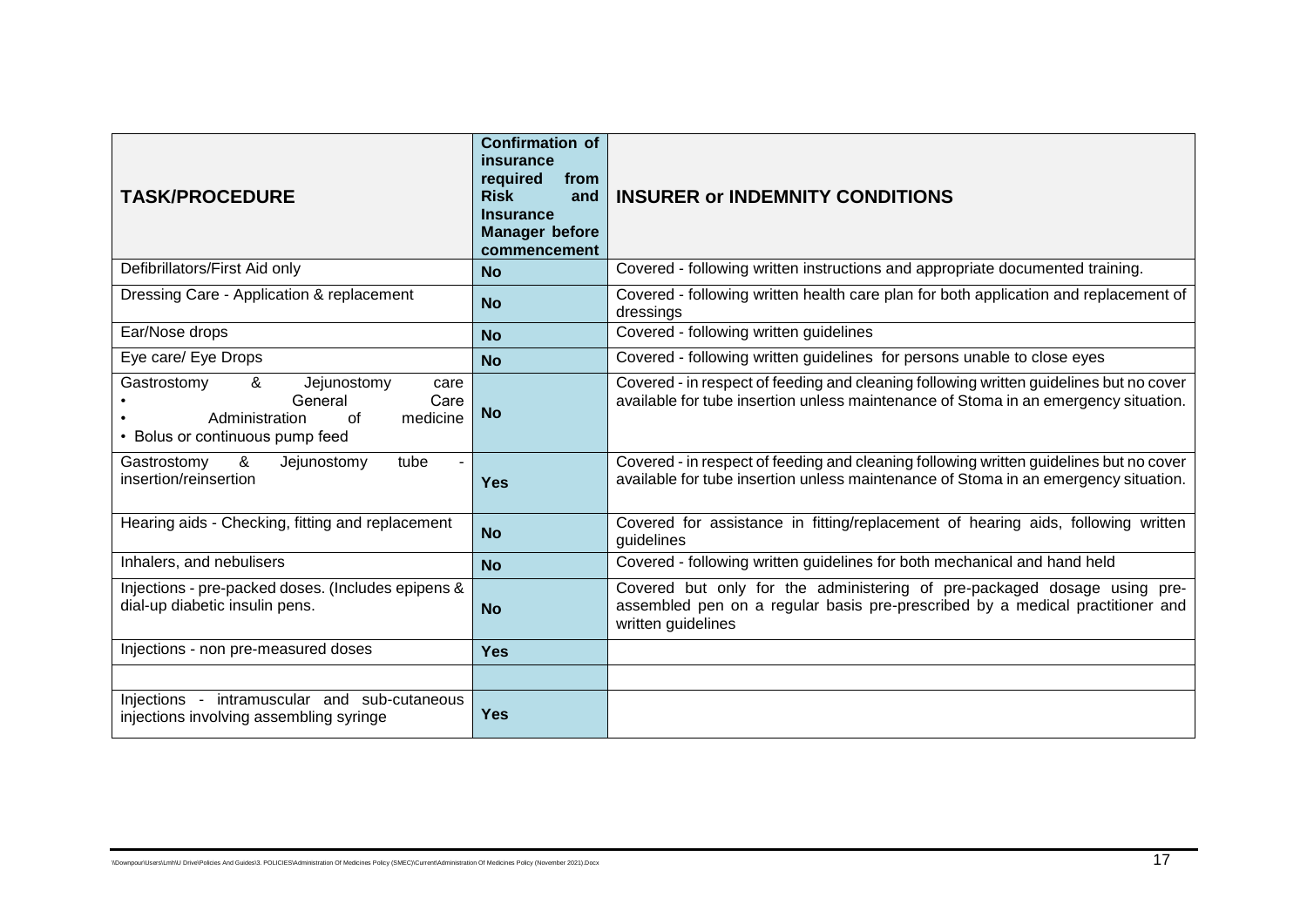| <b>TASK/PROCEDURE</b>                                                                                    | <b>Confirmation of</b><br>insurance<br>required<br>from<br><b>Risk</b><br>and<br><b>Insurance</b><br><b>Manager before</b><br>commencement | <b>INSURER or INDEMNITY CONDITIONS</b>                                                                                                                                                                                                                                                                                                                                              |
|----------------------------------------------------------------------------------------------------------|--------------------------------------------------------------------------------------------------------------------------------------------|-------------------------------------------------------------------------------------------------------------------------------------------------------------------------------------------------------------------------------------------------------------------------------------------------------------------------------------------------------------------------------------|
| <b>Manual Evacuation</b>                                                                                 | <b>No</b>                                                                                                                                  | To be undertaken by competent staff in line with a care plan                                                                                                                                                                                                                                                                                                                        |
| Mouth toilet                                                                                             | <b>No</b>                                                                                                                                  | Covered                                                                                                                                                                                                                                                                                                                                                                             |
| Naso-gastric/jejunal tube feeding                                                                        | <b>No</b>                                                                                                                                  | Covered - following written guidelines but cover is only available for feeding and<br>cleaning of the tube. There is no cover available for tube insertion which should be<br>carried out by a medical practitioner                                                                                                                                                                 |
| Naso-gastric/jejunal tube - reinsertion                                                                  | <b>Yes</b>                                                                                                                                 |                                                                                                                                                                                                                                                                                                                                                                                     |
| Oral prescribed medication                                                                               | <b>No</b>                                                                                                                                  | Covered subject to being pre-prescribed by a medical practitioner and written<br>guidelines. Where this involves children, wherever possible Parents/Guardians<br>should provide the medication prior to the child leaving home. A written consent form<br>will be required from Parent/Guardian and this should be in accordance with LA<br>procedure on medicines in schools etc. |
| Oxygen administration - assistance                                                                       | <b>No</b>                                                                                                                                  | Covered but only in the respect of assisting user following written guidelines, i.e<br>applying a mask or nasal canula                                                                                                                                                                                                                                                              |
| Oxygen and care of liquid oxygen administration<br>including filling of portable cylinder from main tank | <b>No</b>                                                                                                                                  | All covered subject to adequate training except filling of portable cylinder from main<br>tank as subject to HSE guidelines.                                                                                                                                                                                                                                                        |
| <b>Pessaries</b>                                                                                         | <b>Yes</b>                                                                                                                                 |                                                                                                                                                                                                                                                                                                                                                                                     |
| Pressure area care (bed sores etc)                                                                       | <b>No</b>                                                                                                                                  | To be undertaken by competent staff in line with a care plan                                                                                                                                                                                                                                                                                                                        |
| Pressure bandages                                                                                        | <b>No</b>                                                                                                                                  | Covered - following written guidelines.                                                                                                                                                                                                                                                                                                                                             |
| Physiotherapy                                                                                            | <b>Yes</b>                                                                                                                                 | Refers to physiotherapy provided by a professional physiotherapist or the drawing<br>up of a treatment programme. Physiotherapy undertaken by trained volunteers<br>carrying out prescribed exercises is allowed.                                                                                                                                                                   |